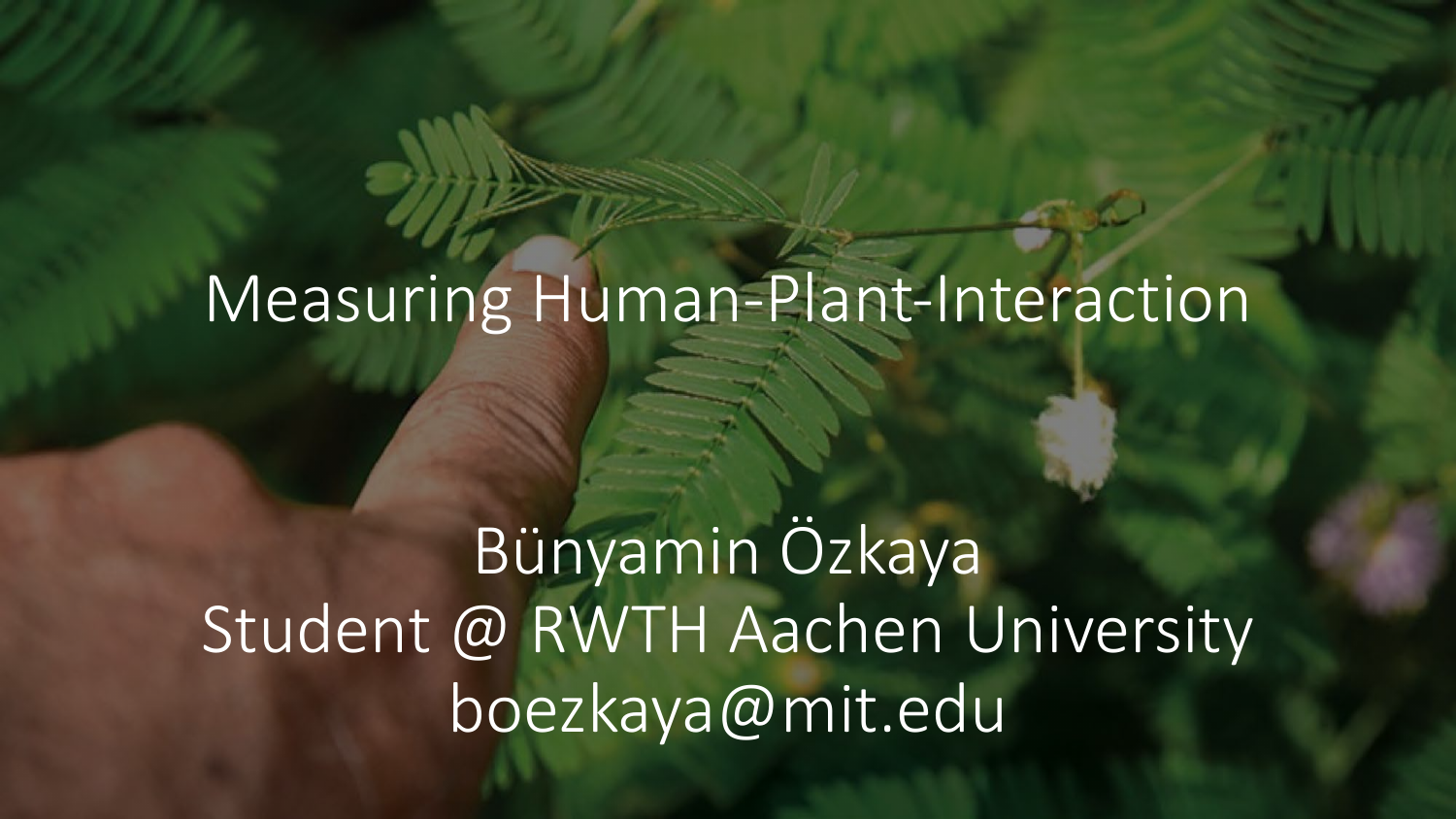# Measuring Emotions through Human-plant interaction Motivation and Research

Motivation and Research

- Data Model Building
- Plants developed pathways for electrical signal transmission to respond rapidly when external stimuli are applied<sup>1</sup>.
- The equivalent of these electrical signals in human beings are the ECG or EEG used by medical professionals
- Electric fields arising as a result of potential differences between flowers and insects<sup>2</sup>



[2]



#### [1]Volkov, Alexander. (2006). Plant electrophysiology: Theory and methods. 10.1007/978-3-540-37843-3. [2] Clarke, Dominic & Whitney, Heather & Sutton, Gregory & Robert, Daniel. (2013). Detection and Learning of Floral Electric Fields by Bumblebees. Science (New York, N.Y.). 340. 10.1126/science.1230883.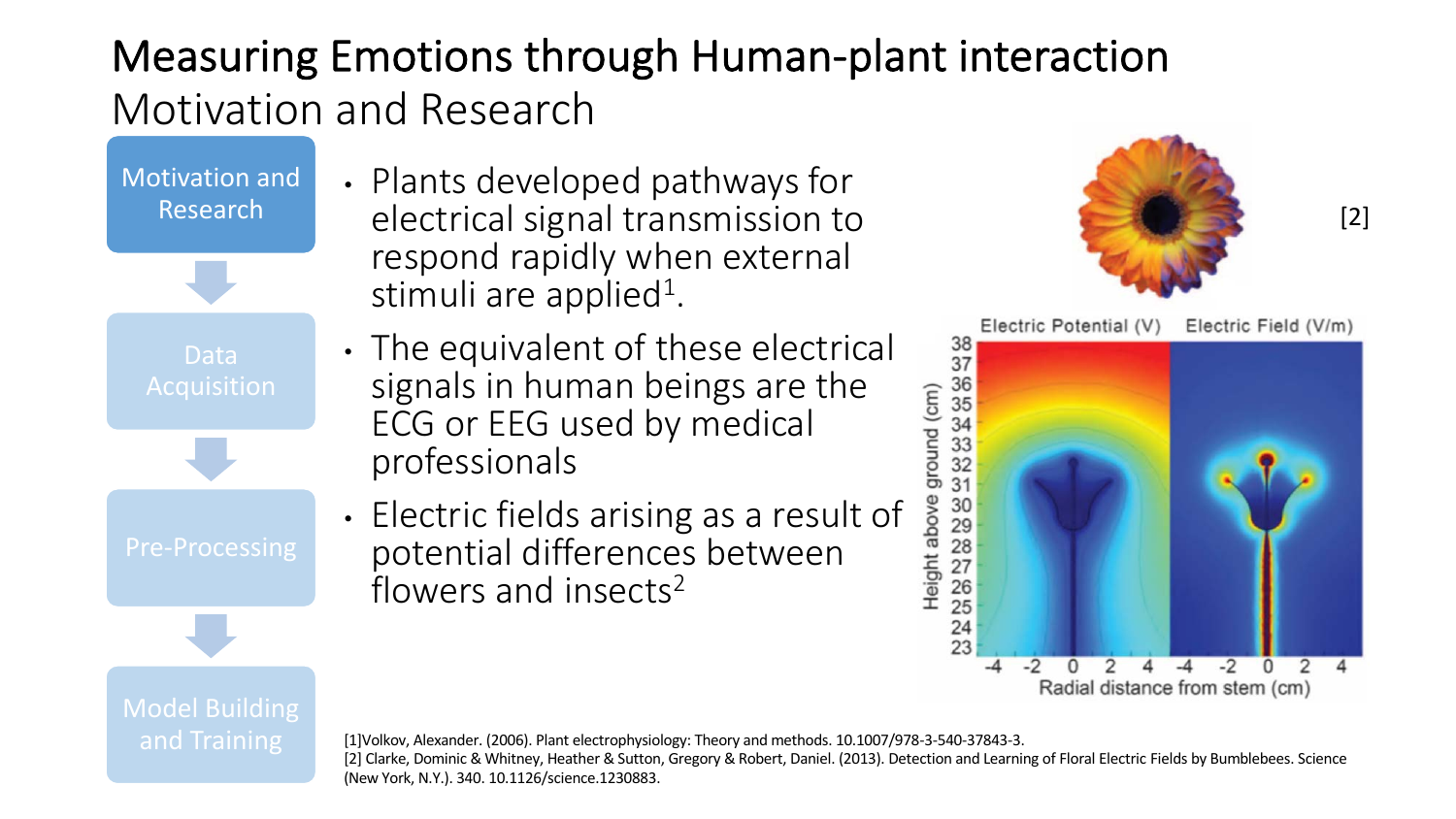### Measuring Emotions through Human-plant interaction Motivation and Research

Motivation and Research

Data

• Visually-expressing examples of plant electricity :

- Mimosa Pudica
- Venus Flytrap
- Mimosa folds its leaves when touched
- Venus Flytrap closes as soon as prey moves inside



Model Building

Can we measure Human-plant-interaction through electrical signals or other means of communication ?

[3] Marzullo, Timothy & Gage, Gregory. (2012). The SpikerBox: A Low Cost, Open-Source BioAmplifier for Increasing Public Participation in Neuroscience Inquiry. PloS one. 7. e30837. 10.1371/journal.pone.0030837.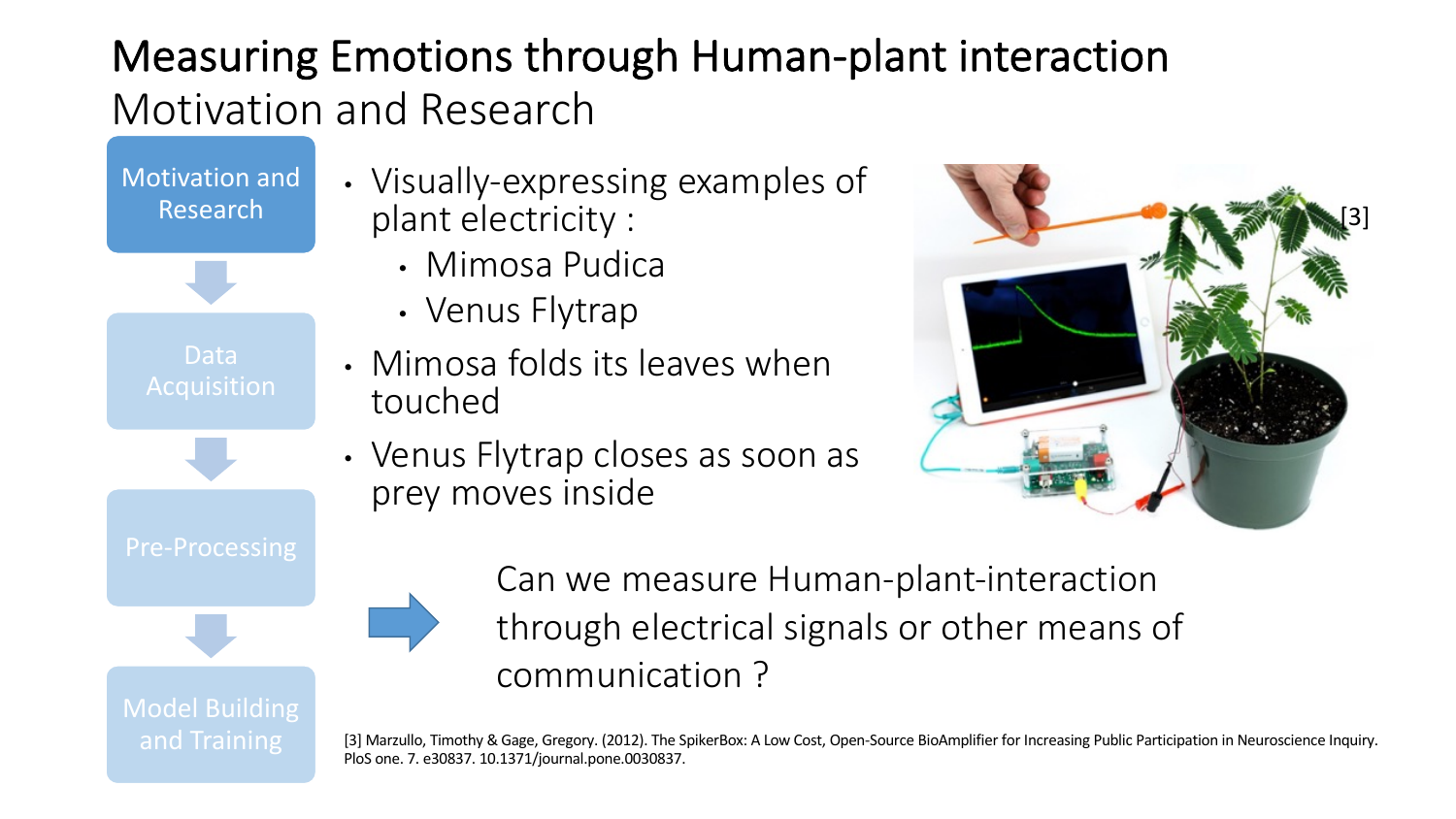# Measuring Emotions through Human-plant interaction Motivation and Research - Current Research and Applications

Motivation and Research

Data

**Model Building** 

and Training

- Plants employed as biosensors represent a natural and powerful extension of the Internet of Things
- Plants naturally pervade our environment, are significantly less expensive in terms of production, operating and maintenance costs than any artificial device<sup>4</sup>
- No Privacy or GDPR\* concerns
- Current Research focus on applications in :4
	- environmental monitoring (e.g. pollution, fires),
	- agriculture (e.g. irrigation, plants health, use of chemicals),
	- area monitoring (e.g. avalanches, floodings)

[4] Manzella, Veronica & Gaz, Claudio & Vitaletti, Andrea & Masi, Elisa & Santopolo, Luisa & Mancuso, Stefano & Salazar, D. & Heras, J.. (2013). Plants assensing devices: the PLEASED experience. SenSys 2013 - Proceedings of the 11th ACM Conference on Embedded Networked Sensor Systems. 10.1145/2517351.2517403. \*General Data Protection Regulation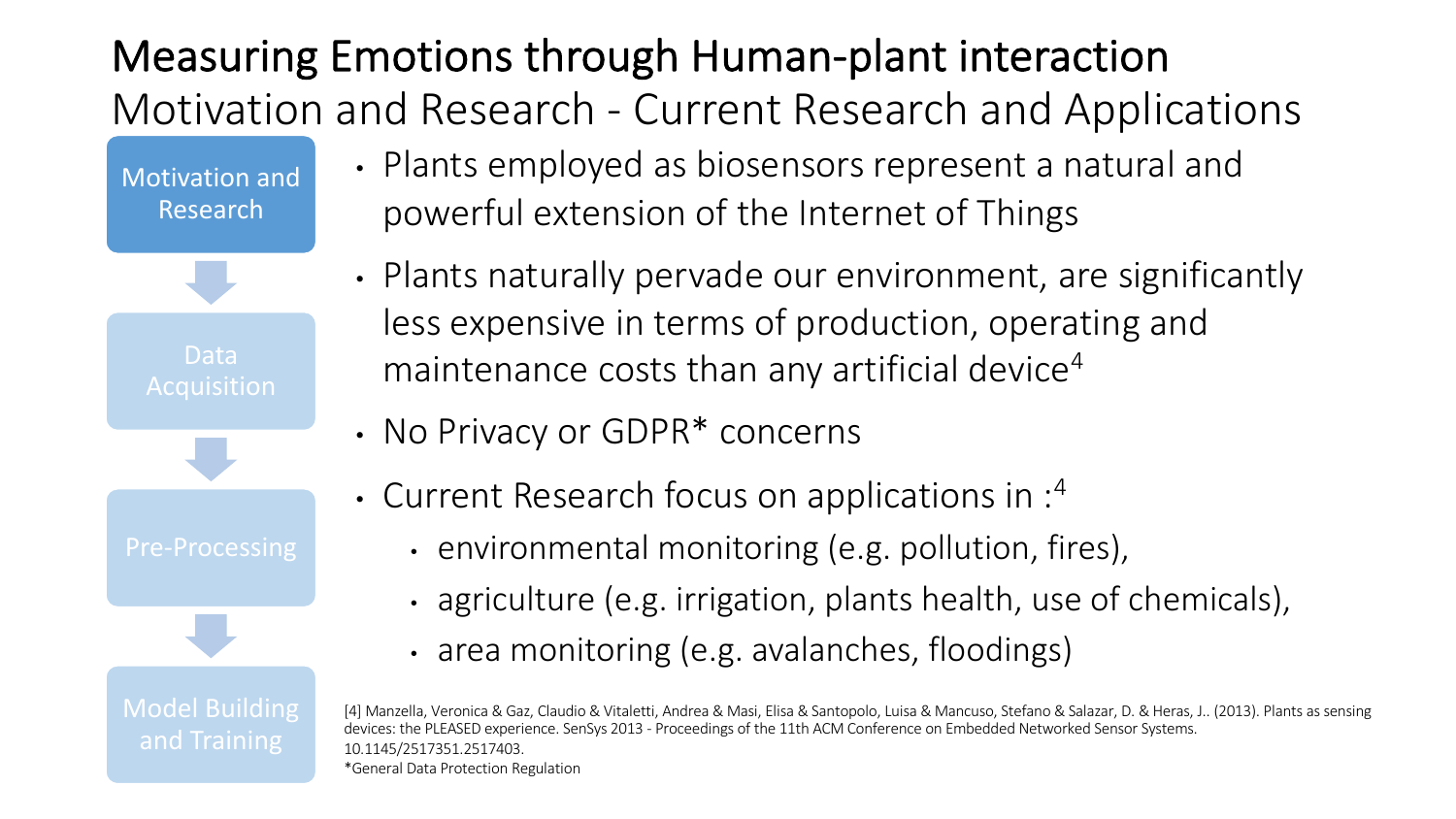#### Measuring Emotions through Human-plant interaction Data Acquisition – Walking by Plants

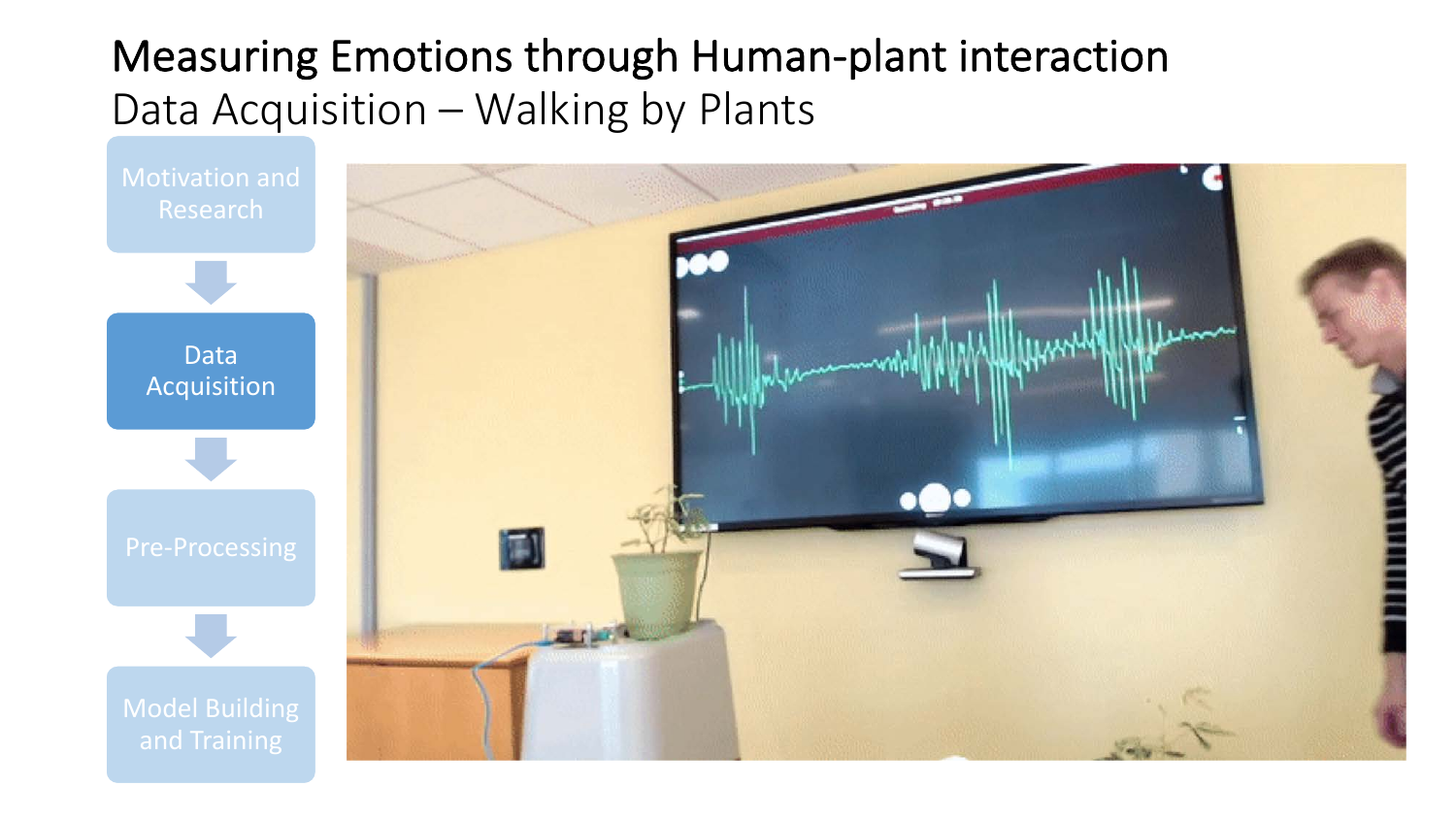# Measuring Emotions through Human-plant interaction Data Acquisition – Walking by Plants

Research

Data

Acquisition

**Model Building** 

- Walking Sad<sup>6</sup>:
	- Reduced walking speed
	- Smaller amplitude in vertical movements of the upper body
- Static electricity is generated as a result of friction between the human body, clothing and ground.
- Human (foot-) movement perturbates the electric field surrounding the human and plant5



[5] Li, M., Tian, S., Linlin, S., Chen, X.: Gait Analysis for Post-Stroke Hemiparetic Patient by Multi-Features Fusion Method. Sensors 2019, 19, 1737 (2019) [6] Michalak, J., Troje,N.F., Vollmar, P., Heidenreich, T., Schulte, D.: Embodiment of Sadness and Depression—Gait Patterns Associated With Dysphoric Mood, Psychosomatic Medicine 71:580–587 (2009).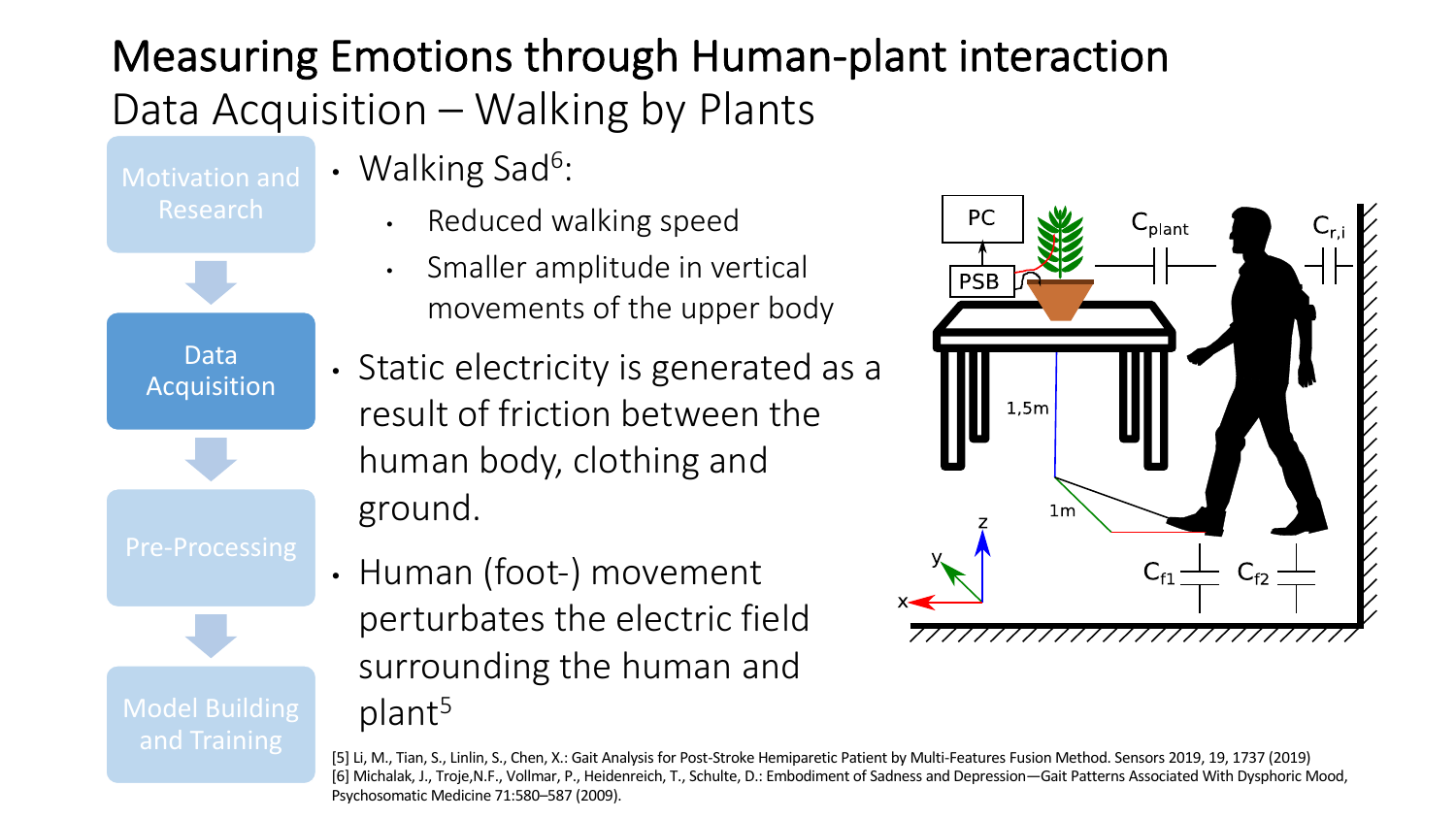Measuring Emotions through Human-plant interaction Data Acquisition – Walking by Plants ( Emotion Prediction )

Research How is someone walking by the Plant?Sad Walking **Happy Walking** Data 2 ٠.,  $\tilde{Z}$  in one) is<br>Se 0. 0. Pre-Processing bę. ż --1 я ß s. 2 2 К **Model Building** Time / zewards Time / zewords and Training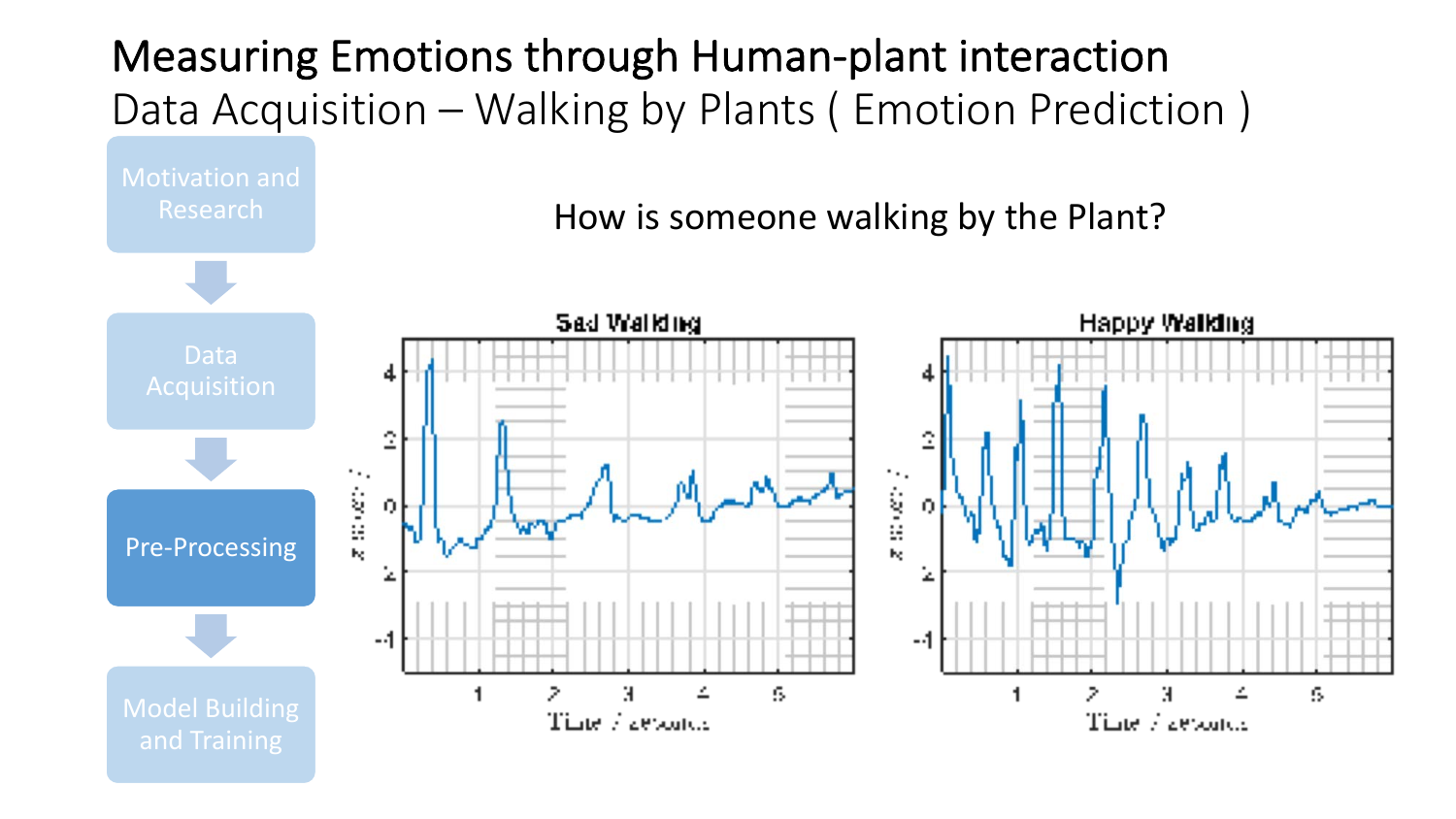Measuring Emotions through Human-plant interaction Data Acquisition – Walking by Plants ( Individual Prediction )

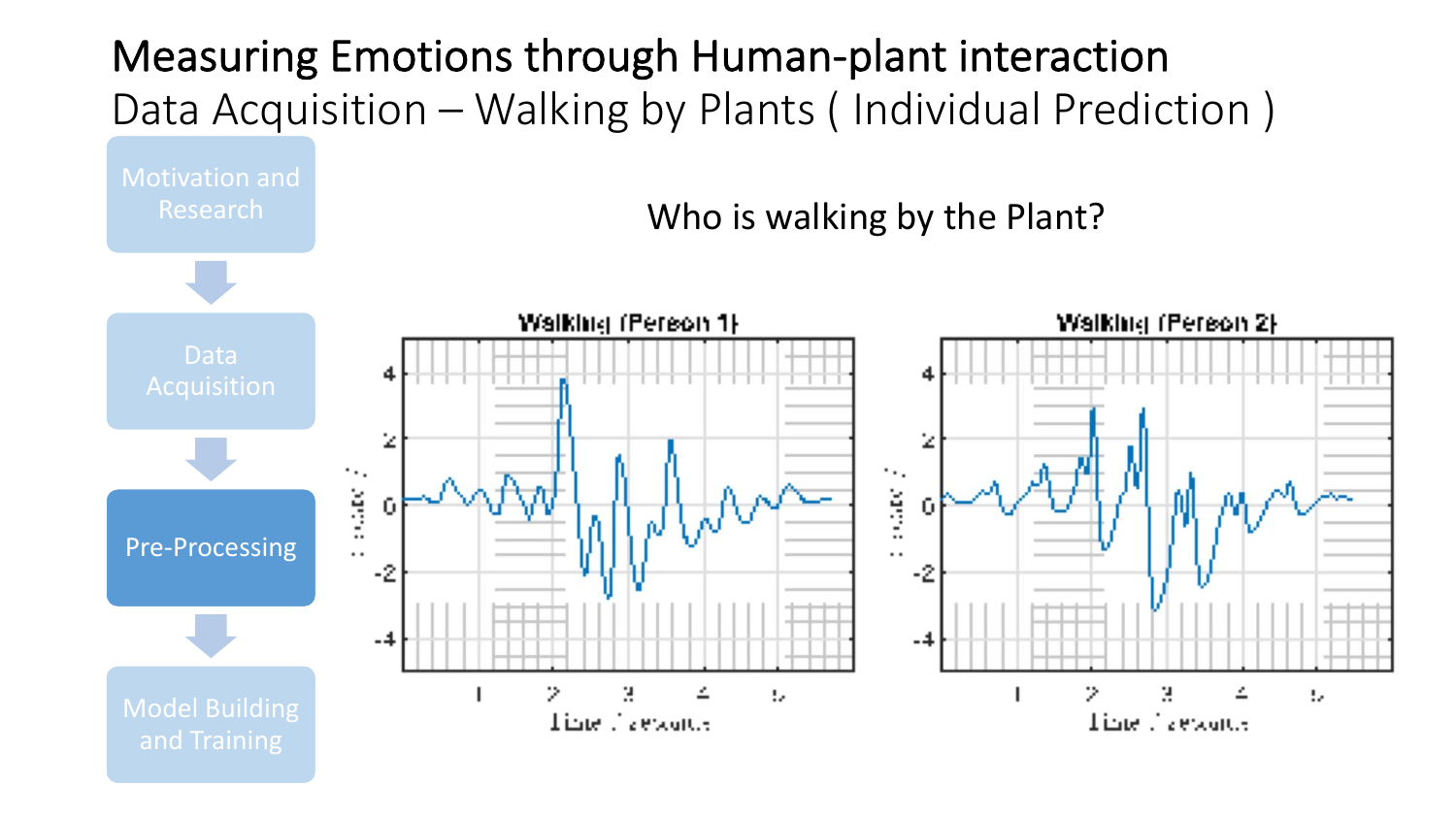### Measuring Emotions through Human-plant interaction Model Building – Feature Extraction

Motivation and Research

• Spectrograms can be used for ECG/EEG<sup>7</sup>- and Audio Classification in Machine Learning Applications<sup>8</sup>

Data

Pre-Processing

• Extracting statistical features like MFCC of electrical signals in plants can yield a good accuracy on predicting dangerous chemicals using Decision Trees<sup>9</sup>

 $\rightarrow$  Develop Classification Models for Human-Plant-Interaction

Model Building and Training

[7] Colomer, Adrián & Fuentes, Félix & Naranjo, Valery & Guixeres, Jaime & Ausín, J. & Alcañiz Raya, Mariano. (2016). A Comparison of Physiological Signal Analysis Techniques and Classifiers for Automatic Emotional Evaluation of Audiovisual Contents. Frontiers in Computational Neuroscience. 10. 10.3389/fncom.2016.00074.

[8] Hershey, Shawn & Chaudhuri, Sourish & Ellis, Daniel & Gemmeke, Jort & Jansen, Aren & Moore, R. & Plakal, Manoj & Platt, Devin & Saurous, Rif & Seybold, Bryan & Slaney, Malcolm & Weiss, Ron & Wilson, Kevin. (2017). CNN architectures for large-scale audio classification. 131-135. 10.1109/ICASSP.2017.7952132 [9] Chatterjee, Shre & Das, Saptarshi & Maharatna, Koushik & Masi, Elisa & Santopolo, Luisa & Colzi, Ilaria & Mancuso, Stefano & Vitaletti, Andrea. (2017). Comparison of Decision Tree Based Classification Strategies to Detect External Chemical Stimuli from Raw and Filtered Plant Electrical Response. Sensors and Actuators B: Chemical. 249. 10.1016/j.snb.2017.04.071. .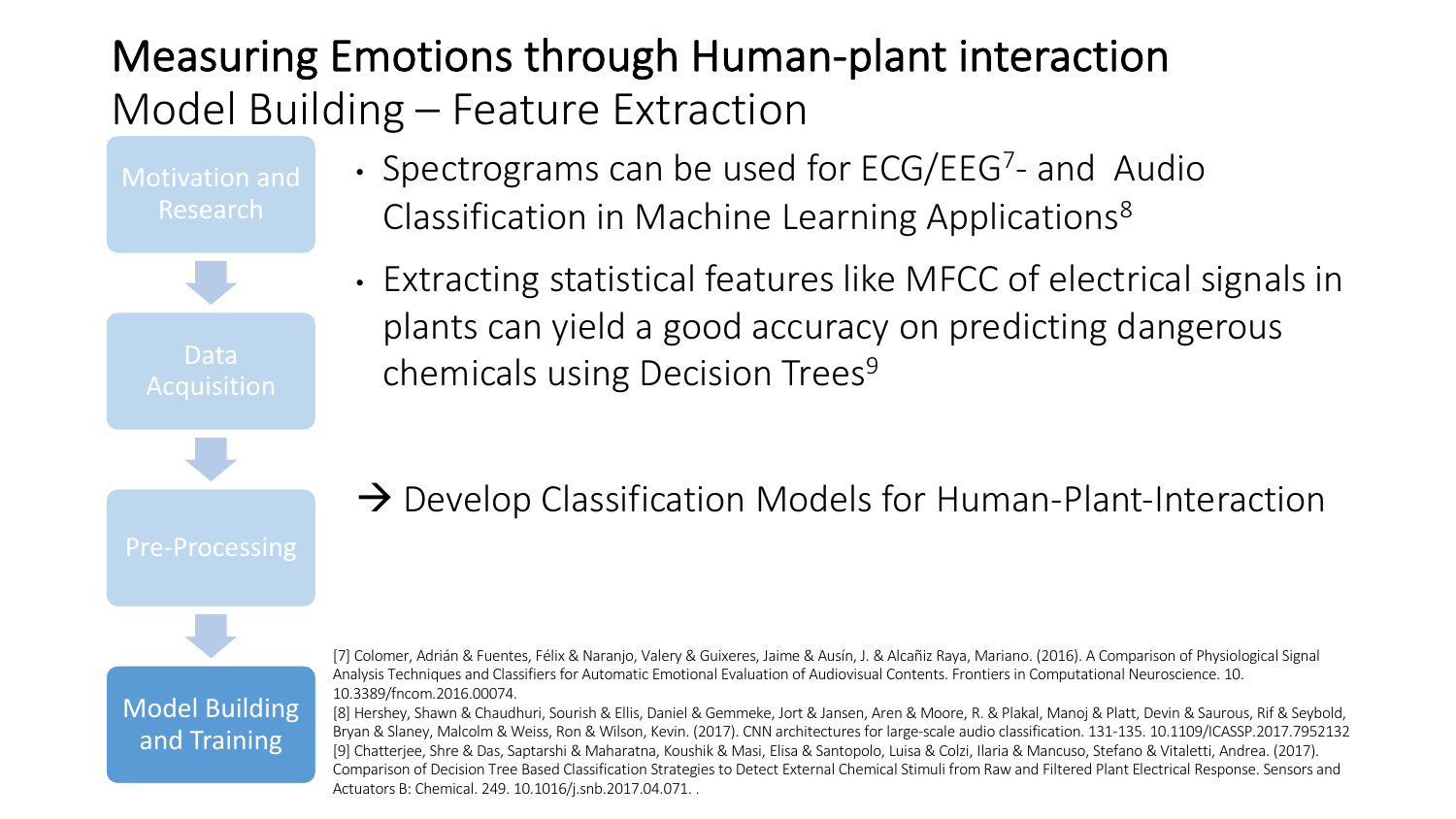# Measuring Emotions through Human-plant interaction Model Building – Predicting Humans



|                         | <b>Individual</b><br><b>Prediction</b> | <b>Emotion</b><br><b>Prediction</b> |
|-------------------------|----------------------------------------|-------------------------------------|
| N                       | 212                                    | 139                                 |
| # Classes               | 6                                      | 2                                   |
| Classifier              | Random-Forest                          | Random-Forest                       |
| # Estimator             | 100                                    | 100                                 |
| <b>Cross-Validation</b> | 10-Fold-CV                             | 10-Fold-CV                          |
| <b>Accuracy</b>         | 67%                                    | 88%                                 |

- Low-frequency MFCC are most the most predictive features
- Plant-type and location of experiment are not relevant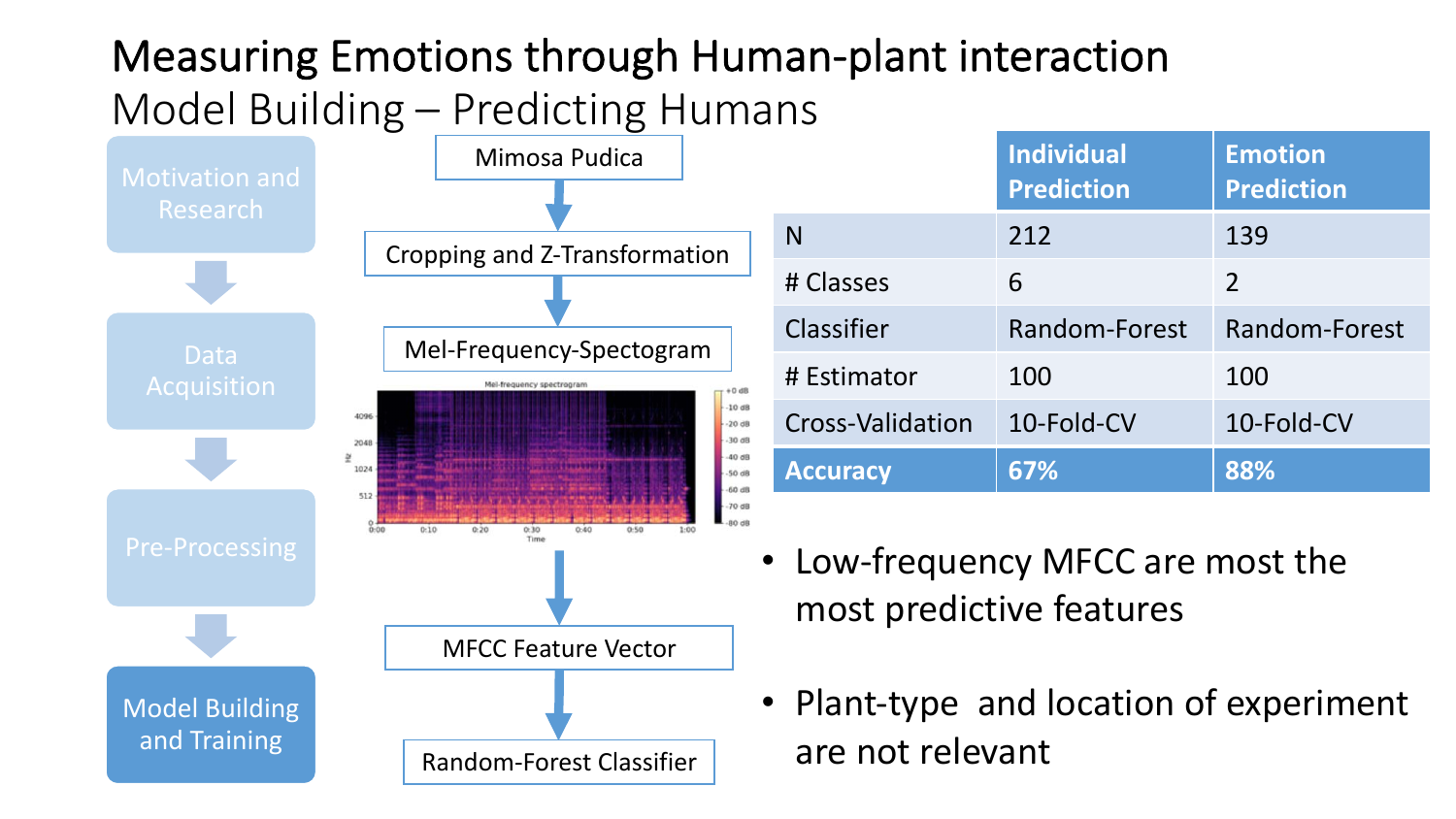

THANK YOU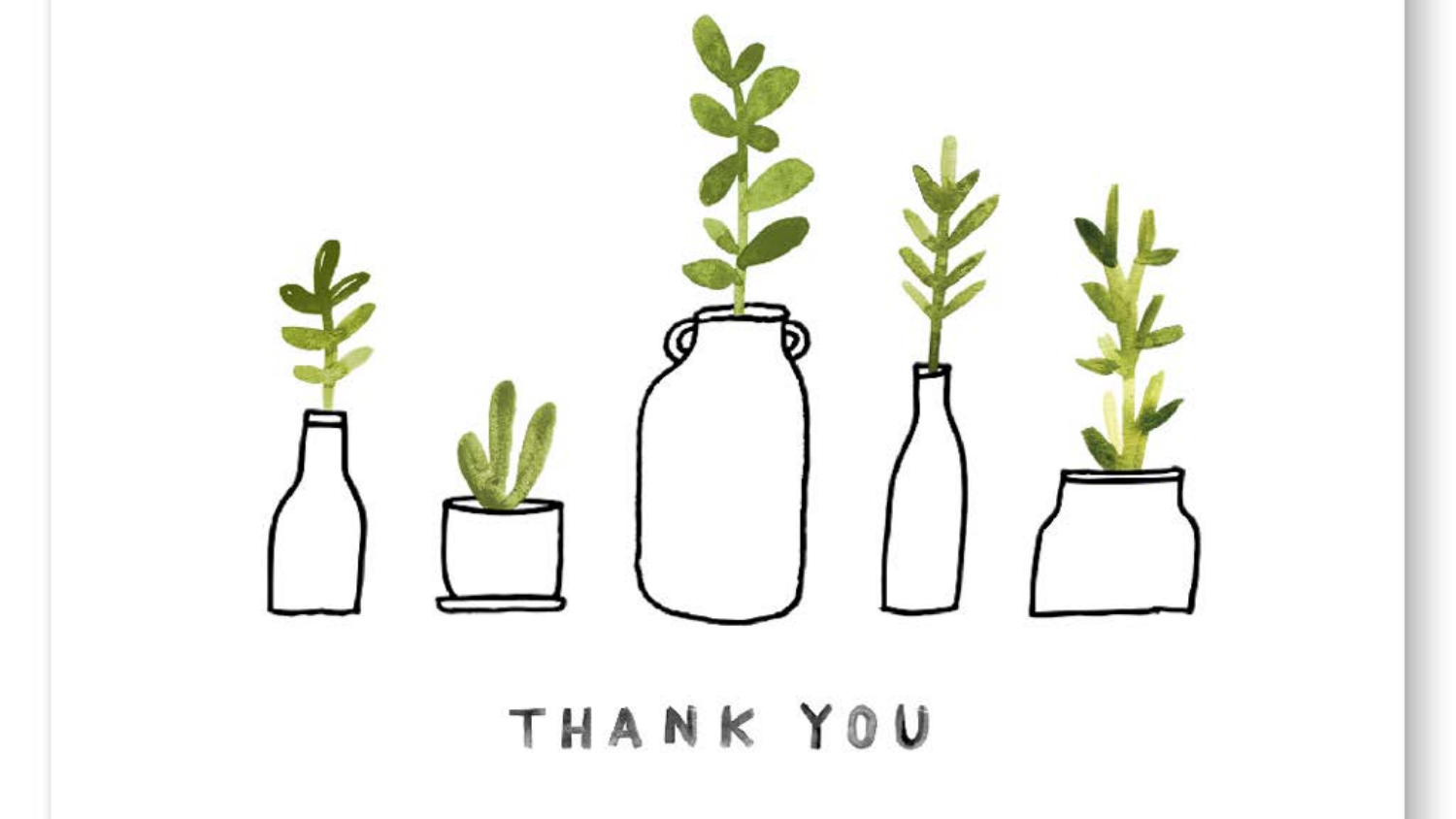#### Measuring Emotions through Human-plant interaction References

| <b>Index</b>   |                                                                                                                                                                                                                                                                                                                           |
|----------------|---------------------------------------------------------------------------------------------------------------------------------------------------------------------------------------------------------------------------------------------------------------------------------------------------------------------------|
| $\mathbf{1}$   | Volkov, Alexander. (2006). Plant electrophysiology: Theory and methods. 10.1007/978-3-540-37843-3.                                                                                                                                                                                                                        |
| $\overline{2}$ | Clarke, Dominic & Whitney, Heather & Sutton, Gregory & Robert, Daniel. (2013). Detection and<br>Learning of Floral Electric Fields by Bumblebees. Science (New York, N.Y.). 340.<br>10.1126/science.1230883.                                                                                                              |
| $\overline{3}$ | Marzullo, Timothy & Gage, Gregory. (2012). The SpikerBox: A Low Cost, Open-Source BioAmplifier for<br>Increasing Public Participation in Neuroscience Inquiry. PloS one. 7. e30837.<br>10.1371/journal.pone.0030837.                                                                                                      |
| $\overline{4}$ | Manzella, Veronica & Gaz, Claudio & Vitaletti, Andrea & Masi, Elisa & Santopolo, Luisa & Mancuso,<br>Stefano & Salazar, D. & Heras, J (2013). Plants as sensing devices: the PLEASED experience. SenSys<br>2013 - Proceedings of the 11th ACM Conference on Embedded Networked Sensor Systems.<br>10.1145/2517351.2517403 |
| 5              | Li, M., Tian, S., Linlin, S., Chen, X.: Gait Analysis for Post-Stroke Hemiparetic Patient by Multi-Features<br>Fusion Method. Sensors 2019, 19, 1737; doi:10.3390/s19071737 (2019)                                                                                                                                        |
| 6              | Michalak, Johannes & Troje, Nikolaus & Fischer, Julia & Vollmar, Patrick & Heidenreich, Thomas &<br>Schulte, Dietmar. (2009). Embodiment of Sadness and Depression-Gait Patterns Associated With<br>Dysphoric Mood. Psychosomatic medicine. 71. 580-7. 10.1097/PSY.0b013e3181a2515c.                                      |